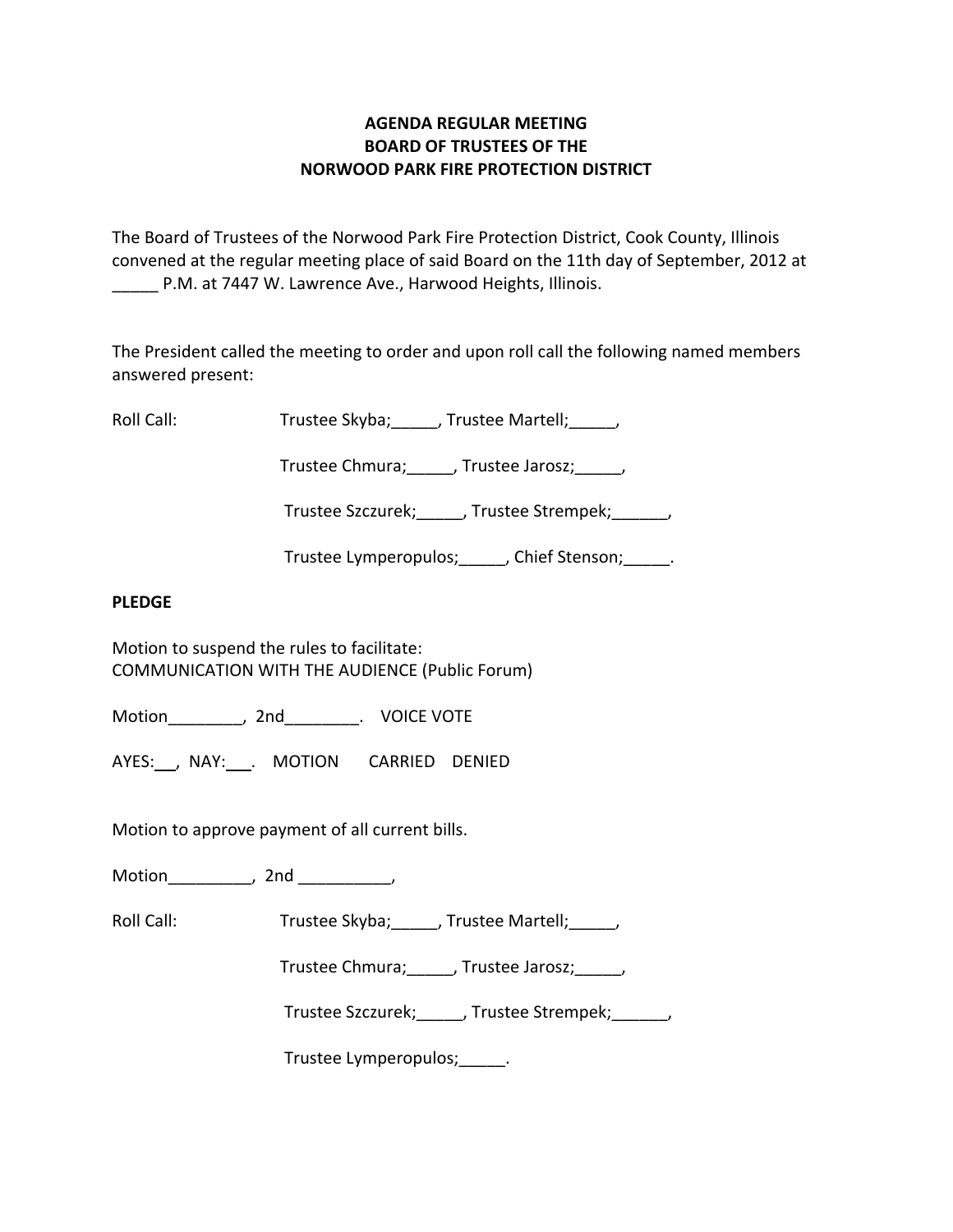Motion to approve the minutes of the Regular meeting held August  $14^{\text{th}}$ , 2012.

Motion\_\_\_\_\_\_\_\_\_, 2nd \_\_\_\_\_\_\_\_\_\_,

Roll Call: Trustee Skyba; J. Trustee Martell; Trustee Martell;

Trustee Chmura; frustee Jarosz; frustee Jarosz;

Trustee Szczurek; J. Trustee Strempek; J.

Trustee Lymperopulos;\_\_\_\_\_.

### **TREASURER'S REPORT:**

Motion to approve the Treasurer's report as presented from the Financial Statement for August 2012.

Motion\_\_\_\_\_\_\_\_\_, 2nd \_\_\_\_\_\_\_\_\_\_,

Roll Call: Trustee Skyba; J. Trustee Martell; Trustee Martell;

Trustee Chmura;\_\_\_\_\_, Trustee Jarosz;\_\_\_\_\_,

Trustee Szczurek;\_\_\_\_\_, Trustee Strempek;\_\_\_\_\_\_,

Trustee Lymperopulos;\_\_\_\_\_.

**Chief's Report:**

Motion to accept the Chief's Report for August 2012 as presented.

Motion \_\_\_\_\_\_\_\_, 2nd \_\_\_\_\_\_\_\_, VOICE VOTE

AYES;\_\_\_\_\_\_, NAY\_\_\_\_\_\_. MOTION CARRIED DENIED

**President's Report:**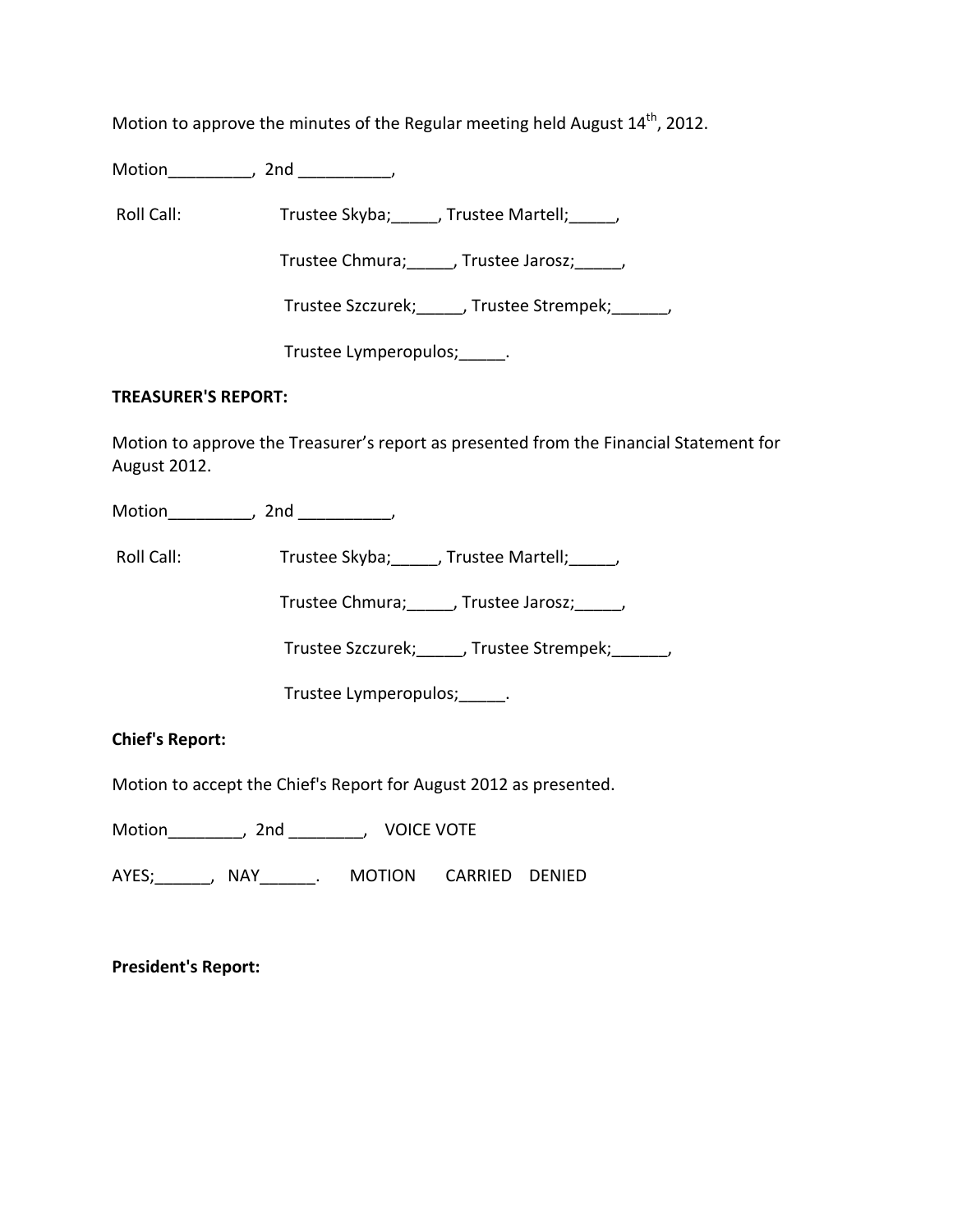### **Committee Reports:**

Finance Committee‐

Building and Equipment Committee‐

Technology and PR Media Committee‐

Policy Committee‐

Pension Fund‐

**Old Business:**

## **New Business:**

Motion to approve the three year contract with Paramedic Services of Illinois Paramedic contract (January 1, 2013 through December 31, 2015).

Motion\_\_\_\_\_\_\_\_\_, 2nd \_\_\_\_\_\_\_\_\_\_,

Roll Call: Trustee Skyba; \_\_\_\_\_, Trustee Martell; \_\_\_\_\_,

Trustee Chmura;\_\_\_\_\_, Trustee Jarosz;\_\_\_\_\_,

Trustee Szczurek;\_\_\_\_\_, Trustee Strempek;\_\_\_\_\_\_,

Trustee Lymperopulos;\_\_\_\_\_.